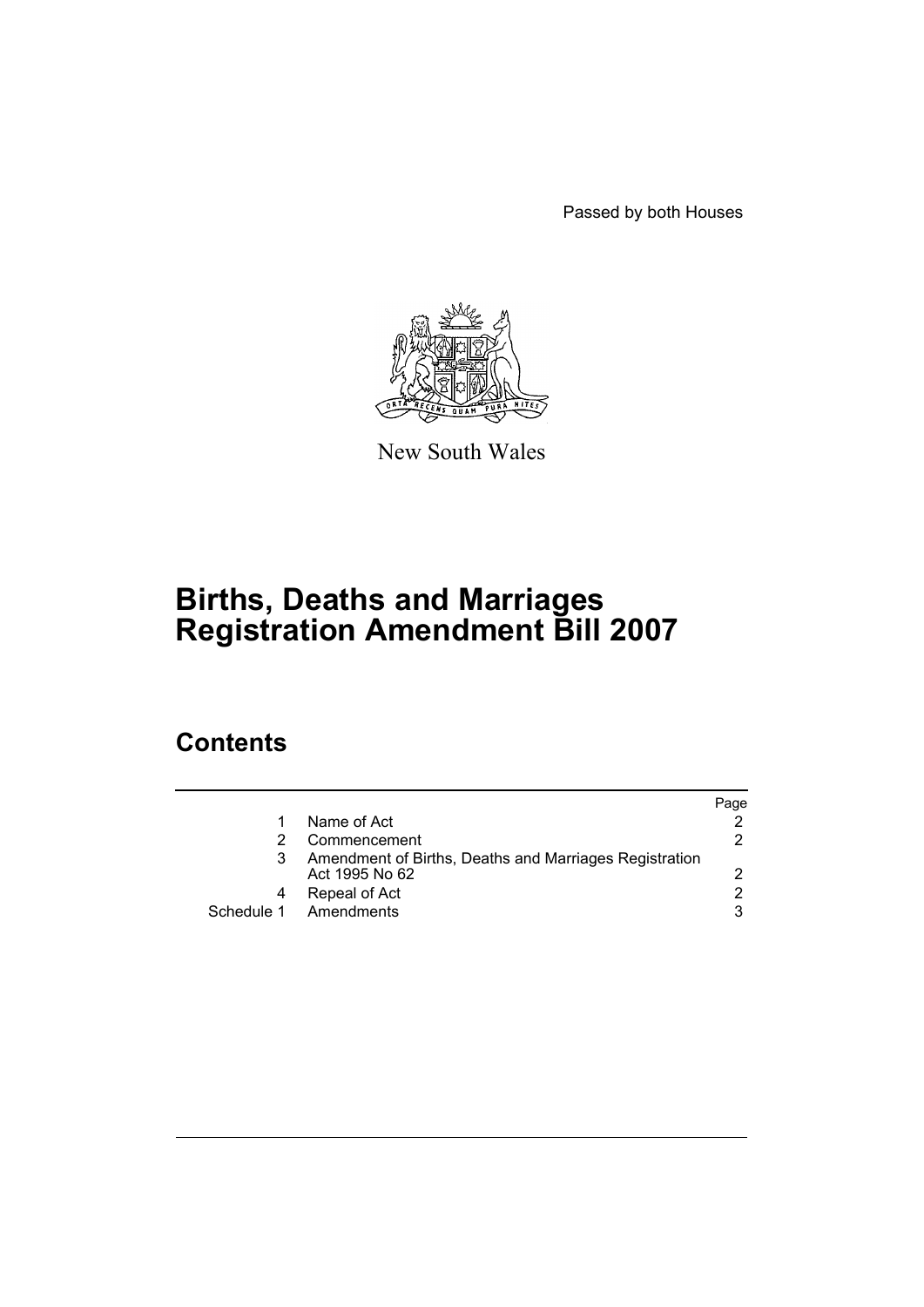*I certify that this public bill, which originated in the Legislative Assembly, has finally passed the Legislative Council and the Legislative Assembly of New South Wales.*

> *Clerk of the Legislative Assembly. Legislative Assembly, Sydney, , 2007*



New South Wales

## **Births, Deaths and Marriages Registration Amendment Bill 2007**

Act No , 2007

An Act to amend the *Births, Deaths and Marriages Registration Act 1995* to make further provision with respect to the time within which births are required to be notified and to the functions of the Registrar; and for other purposes.

*I have examined this bill and find it to correspond in all respects with the bill as finally passed by both Houses.*

*Assistant Speaker of the Legislative Assembly.*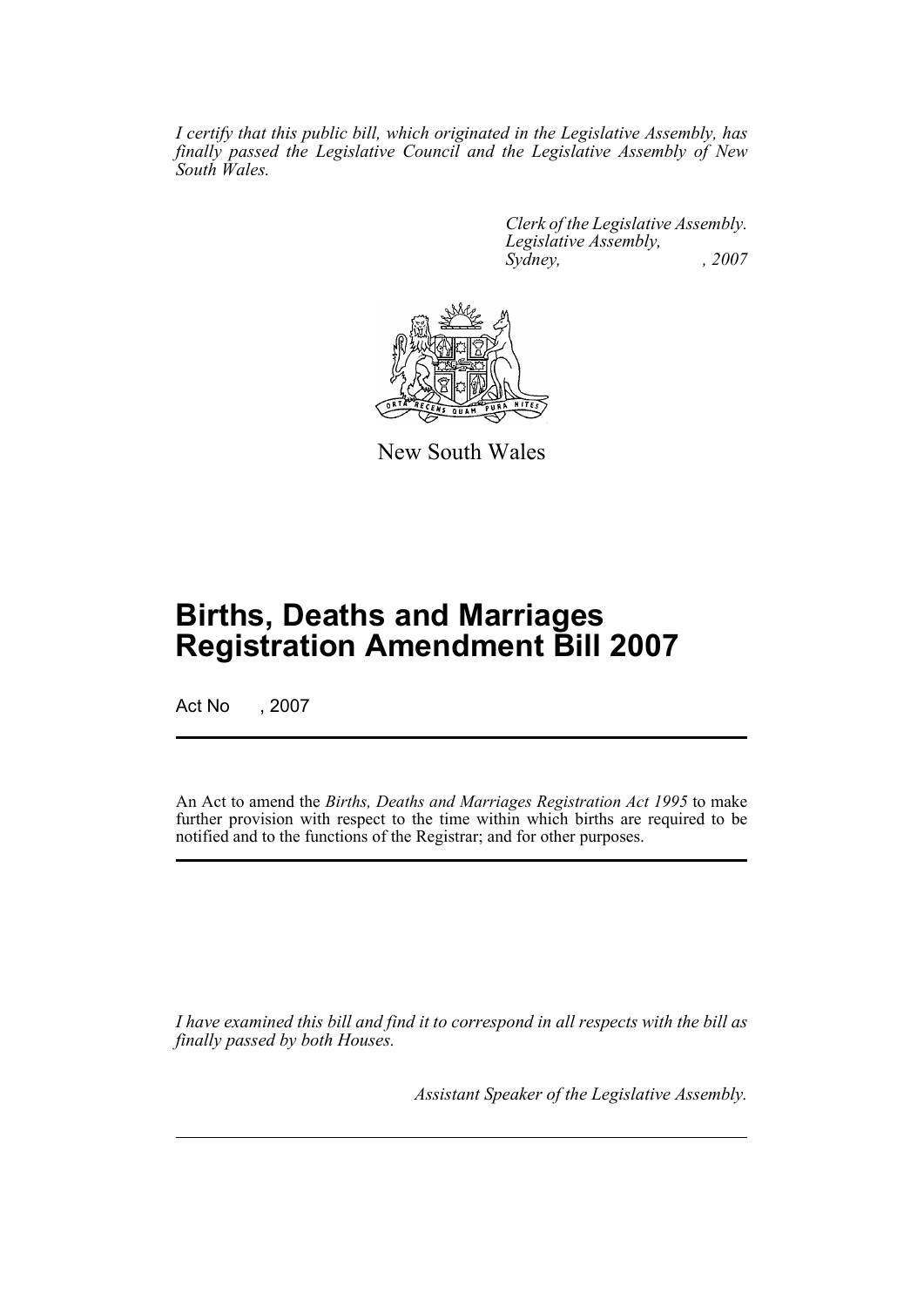#### <span id="page-2-0"></span>**The Legislature of New South Wales enacts:**

#### **1 Name of Act**

This Act is the *Births, Deaths and Marriages Registration Amendment Act 2007*.

#### <span id="page-2-1"></span>**2 Commencement**

- (1) This Act commences on the date of assent to this Act, except as provided by subsection (2).
- (2) Schedule 1 [2] and [8] commence on a day to be appointed by proclamation.

### <span id="page-2-2"></span>**3 Amendment of Births, Deaths and Marriages Registration Act 1995 No 62**

The *Births, Deaths and Marriages Registration Act 1995* is amended as set out in Schedule 1.

#### <span id="page-2-3"></span>**4 Repeal of Act**

- (1) This Act is repealed on the day following the day on which all of the provisions of this Act have commenced.
- (2) The repeal of this Act does not, because of the operation of section 30 of the *Interpretation Act 1987*, affect any amendment made by this Act.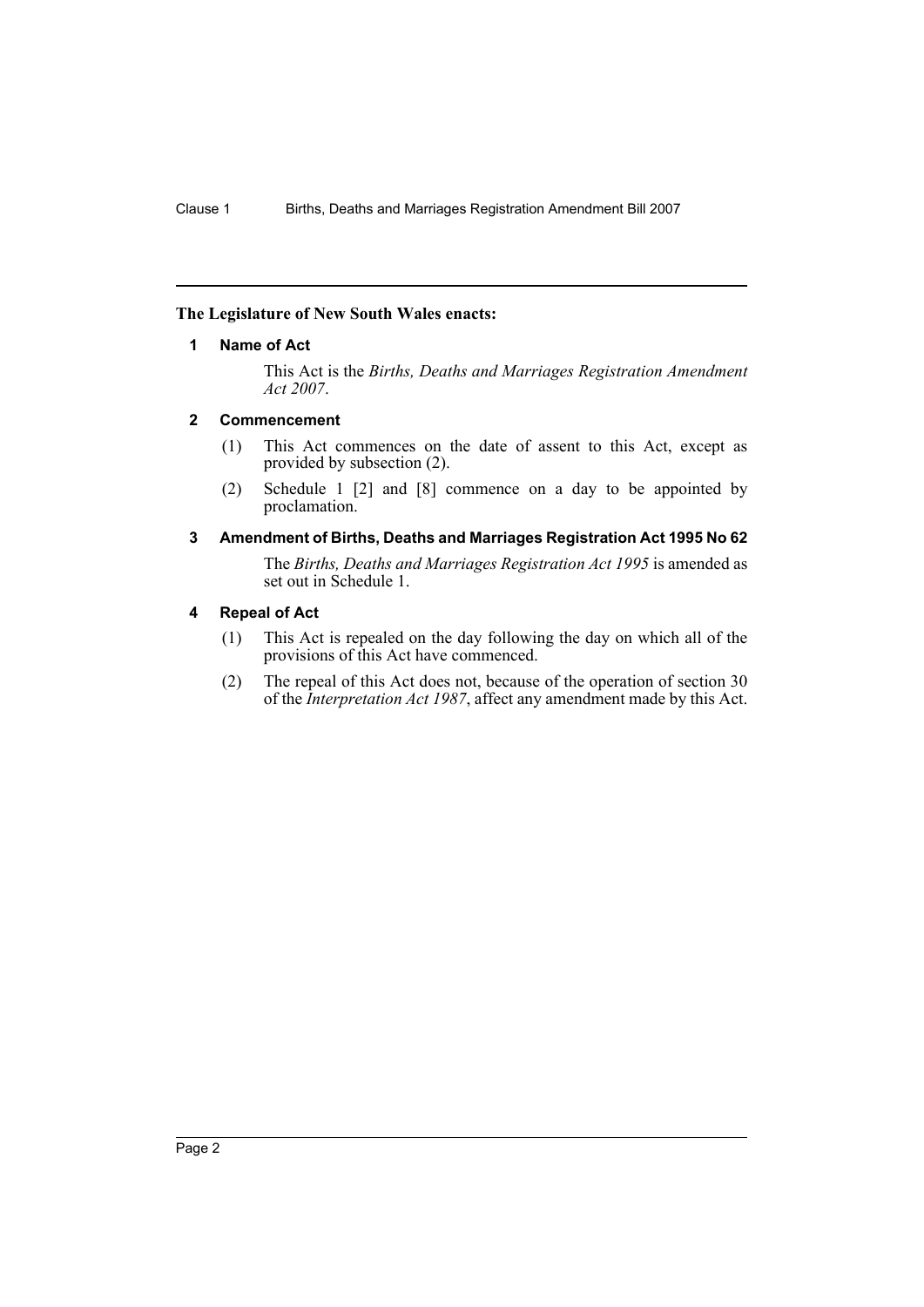Births, Deaths and Marriages Registration Amendment Bill 2007

Amendments **Amendments** Schedule 1

## <span id="page-3-0"></span>**Schedule 1 Amendments**

(Section 3)

#### **[1] Section 6 Registrar's general functions**

Insert after section 6 (a):

(a1) to maintain the integrity of the Register and to seek to prevent identity fraud associated with the Register and the information extracted from the Register, and

#### **[2] Section 12 Notification of births**

Omit "21 days" from section 12 (2) (a). Insert instead "7 days".

#### **[3] Section 28 Application to register change of child's name**

Omit "guardian" from section 28 (2). Insert instead "primary care-giver".

#### **[4] Section 28 (6)**

Insert after section 28 (5):

(6) In this section, *primary care-giver*, in relation to a child, means a person who is primarily responsible for the care and control, including the day-to-day care and control, of the child (whether or not that person is the person with parental responsibility or care responsibility for the child).

#### **[5] Part 8, Division 5**

Insert after Division 4:

#### **Division 5 Additional information and services**

#### **55A Registrar may collect and maintain other information**

- (1) The Registrar may collect and maintain records of information, other than registrable information, relating to registrable events.
- (2) Records maintained under this section must be kept separately from the Register.
- (3) The Registrar may include information in the records maintained under this section at the request of a person interested in the registrable event to which the information relates or on the Registrar's own initiative.
- (4) Sections 46 (3) and 48 apply to any records maintained under this section as if they were part of the Register.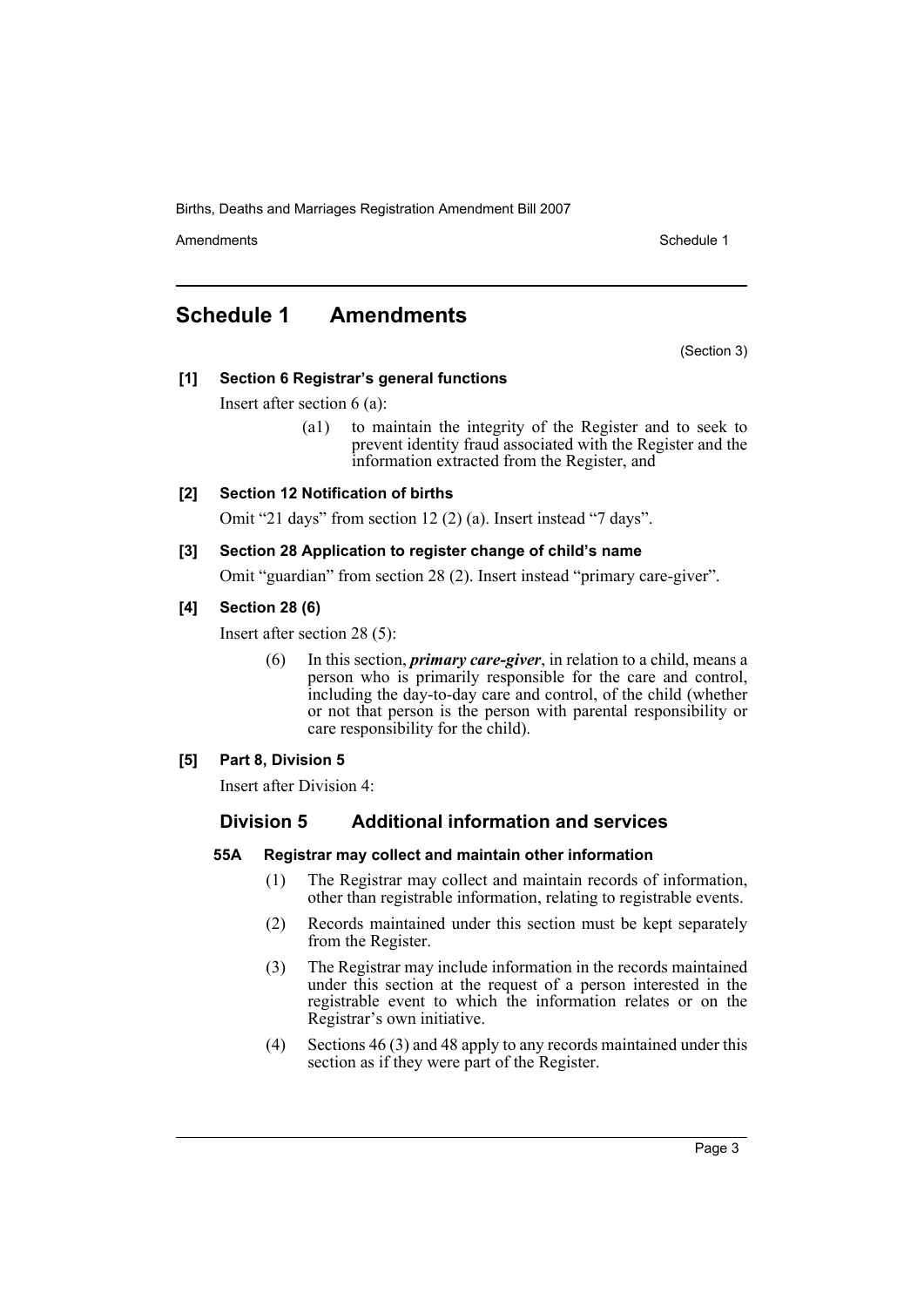Births, Deaths and Marriages Registration Amendment Bill 2007

Schedule 1 Amendments

#### **55B Additional information services in relation to information in Register and other information**

- (1) In this section, *additional information services* means services relating to the information in the Register or any other information collected and maintained under section 55A that are additional to the services otherwise provided by the Registrar under this Act, including the following:
	- (a) the provision of information relating to a registrable event in the form of a decorative certificate or other document,
	- (b) the provision of historical and genealogical information.
- (2) The Registrar may enter into an arrangement for the provision of additional information services.
- (3) The charge for providing an additional information service is:
	- (a) except as provided by paragraph (b), the amount determined by the Registrar, or
	- (b) if the regulations under section 54 so provide, the amount fixed by, or determined in accordance with, the regulations.

The charge is not required to bear any relation to the cost of providing the service.

(4) In providing additional information services, the Registrar must, as far as practicable, protect the persons to whom the information concerned relates from unjustified intrusion on their privacy.

#### **[6] Schedule 3 Savings, transitional and other provisions**

Omit "this Act." from clause 1 (1). Insert instead:

the following Acts:

this Act

*Births, Deaths and Marriages Registration Amendment Act 2007*

#### **[7] Schedule 3, clause 1 (3)**

Omit "this Act". Insert instead "the Act concerned".